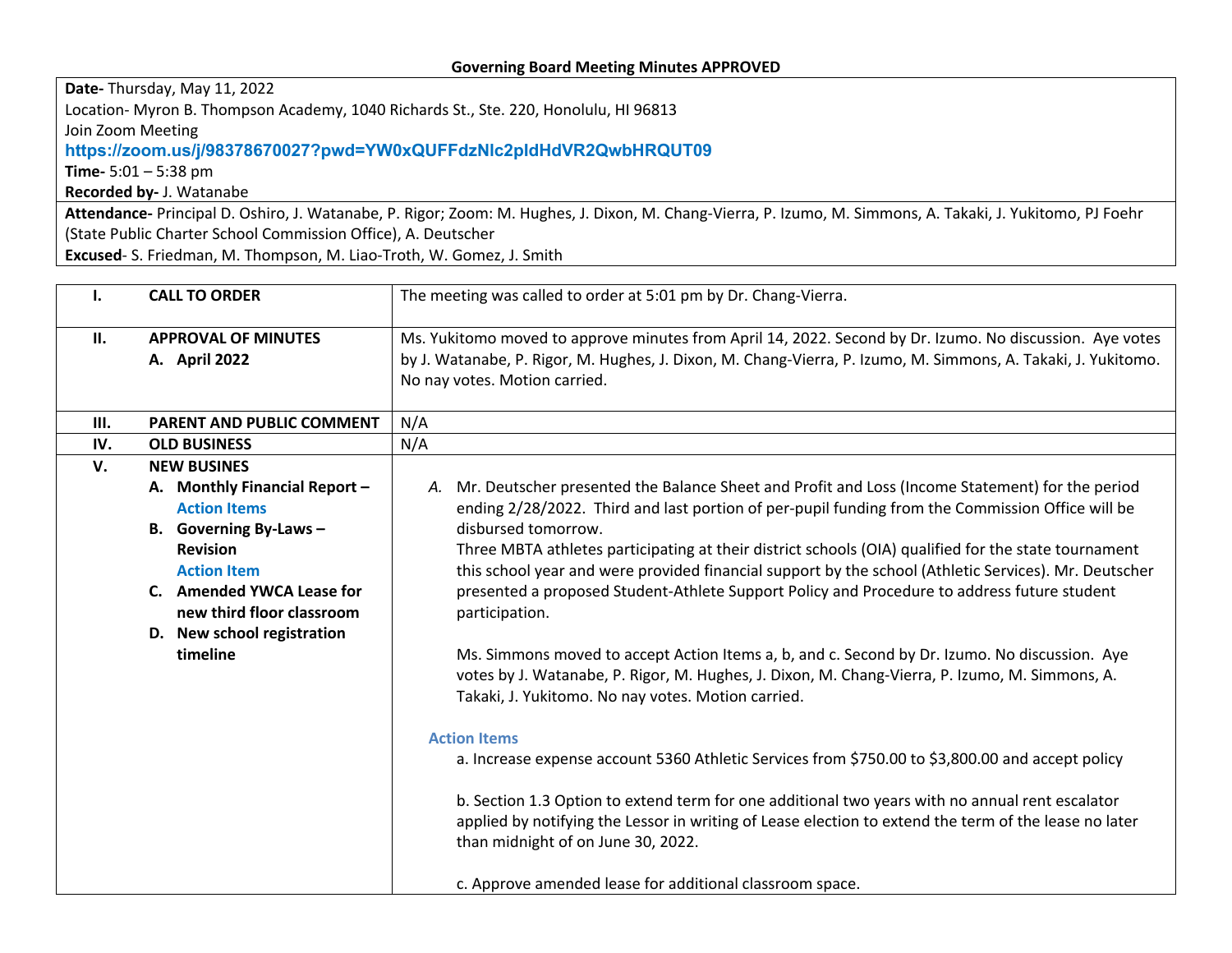|                                                              | Note: ***June 9 <sup>th</sup> , next board meeting - FY2223 Budget presentation *** Board action will be<br>required                                                                                                                                                                                                                                                                        |
|--------------------------------------------------------------|---------------------------------------------------------------------------------------------------------------------------------------------------------------------------------------------------------------------------------------------------------------------------------------------------------------------------------------------------------------------------------------------|
|                                                              | B. Dr. Watanabe presented the need for removing any proxy language from the By-Laws and formalizing<br>a procedure for meeting leadership in case the Chair is absent from the meeting.                                                                                                                                                                                                     |
|                                                              | The current By-Laws Decision Making Section states "Decisions will be made by voting. A quorum of 9<br>out of 13 will be required to pass a decision. Proxies will be accepted. Since proxies are accepted<br>Alternates will not vote."                                                                                                                                                    |
|                                                              | <b>Action Items</b>                                                                                                                                                                                                                                                                                                                                                                         |
|                                                              | d. Revise the Decision Making section of the By-Laws to remove the proxy option.<br>"Decisions will be made by voting. A quorum of 9 out of 13 will be required to pass a decision."                                                                                                                                                                                                        |
|                                                              | e. Formalize procedure to clarify leadership in the event of absence<br>1. Designate a Vice-Chair                                                                                                                                                                                                                                                                                           |
|                                                              | 2. In the event the GB Chair is not able to attend the meeting, the Vice-Chair will lead the meeting.<br>3. In the event the Chair and Vice-Chair are both absent, any member of the HR committee may<br>lead the meeting.                                                                                                                                                                  |
|                                                              | Dr. Izumo moved to accept Action Items d and e. Second by Ms. Yukitomo. Discussion clarified that<br>changing the By-Laws required a board vote and agreeing on a procedure will be helpful in the event<br>of leadership absence. Aye votes by J. Watanabe, P. Rigor, M. Hughes, J. Dixon, M. Chang-Vierra, P.<br>Izumo, M. Simmons, A. Takaki, J. Yukitomo. No nay votes. Motion carried. |
|                                                              | Dr. Watanabe confirmed that Dr. Chang-Vierra was willing to be the Vice-Chair.                                                                                                                                                                                                                                                                                                              |
|                                                              | C. Amended YWCA Lease for new third floor classroom                                                                                                                                                                                                                                                                                                                                         |
|                                                              | D. New school registration timeline - Will be addressed at the next meeting.                                                                                                                                                                                                                                                                                                                |
| VI.<br><b>OTHER BUSINESS</b><br>A. Principal's Report (Oral) | A. Principal Oshiro updated the board regarding the Charter Commission Office Frameworks Compliance<br>Team's visit on May 5, 2022. The team will participate in the school's WASC accreditation visit.                                                                                                                                                                                     |
|                                                              | Teachers from a university in Taipei will visit the school, among others, to learn more about the<br>instructional model                                                                                                                                                                                                                                                                    |